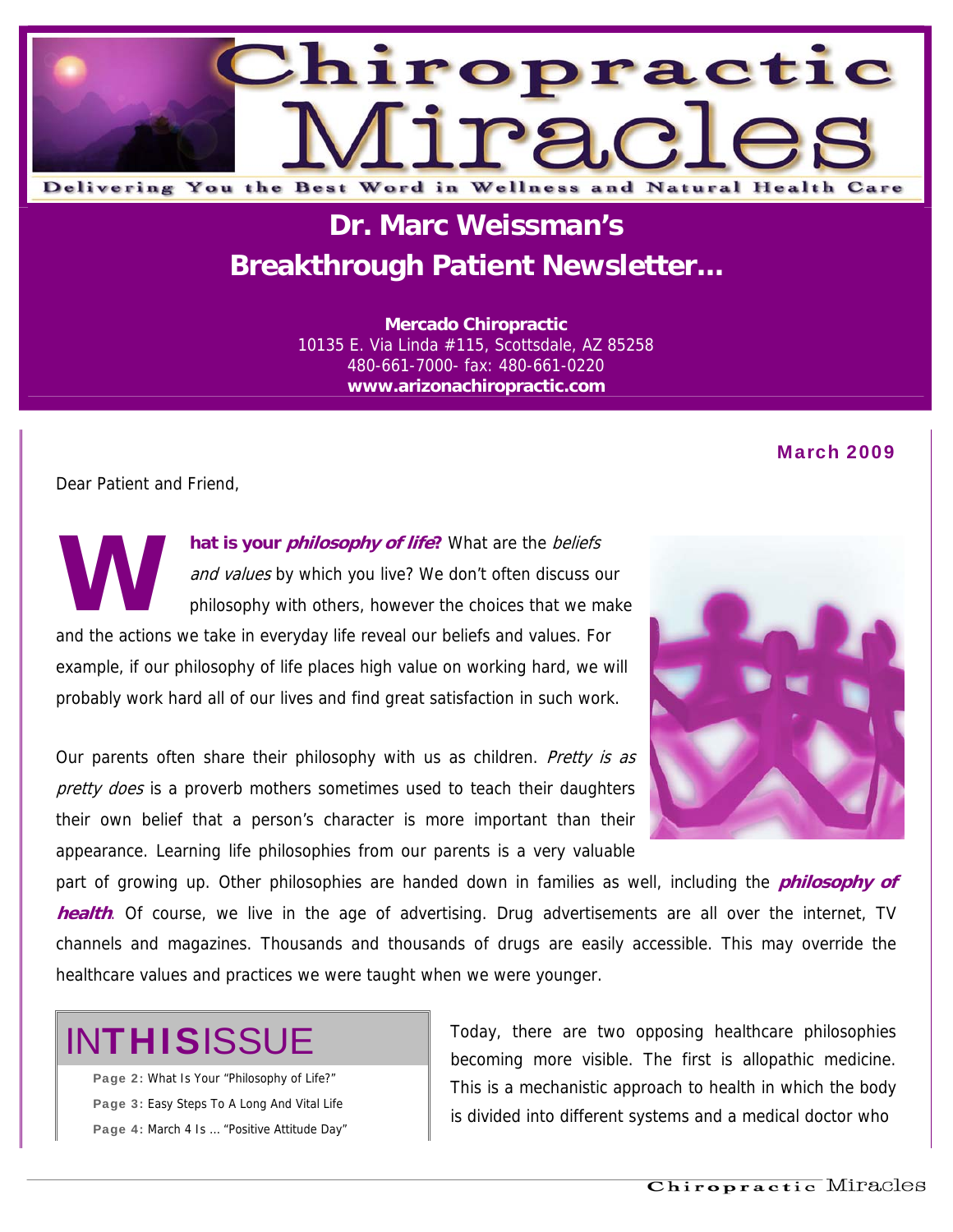focuses solely on one system is considered a specialist. For example, cardiologists are heart specialists and respiratory specialists focus on the lungs and respiratory system. These doctors diagnose their patient's illness by examining smaller parts of the whole structure. A condition is diagnosed by gathering test results and symptomatology, then introducing a treatment, usually drugs, in

hopes the medication will relieve the symptoms and restore the sick body to health.

This approach disregards the understanding that the human body is very intelligent and is fully capable of healing the body of disease and weakness. This

human intelligence needs no help, other than a fully functioning nerve system. Sometimes the body may deteriorate so badly that it needs drug intervention to sustain life until the body can regain its ability to heal itself.

The second health care philosophy is chiropractic care. **The chiropractic philosophy of health focuses on YOU** and is centered on the philosophy that the human body, being knit together in a wonderful way, will heal itself given the right opportunity and



circumstances. The passion for the Doctor of Chiropractic is to promote the healing process by locating and removing any interference or blockage in the nerve system, which may be interfering with your ability to express your maximum health potential.

The philosophy of chiropractic encourages us to

take control of our own health, listen to the messages our body is sending us, and get to the cause of the problem instead of simply covering them up with medication.

#### **What is your philosophy of**

**health?** If you suffer from pain or illness and desire a long-term solution to optimal health, make an appointment TODAY to visit your chiropractor. If you value your body's ability to heal itself and you believe natural approaches are best, choose the philosophy of chiropractic care. You will be glad you did!

Before we move ahead, let me first thank you for continuing to be a wonderful patient and friend and for choosing to live the **Chiropractic Lifestyle**. I commend you for taking charge of your health and the health of those you love!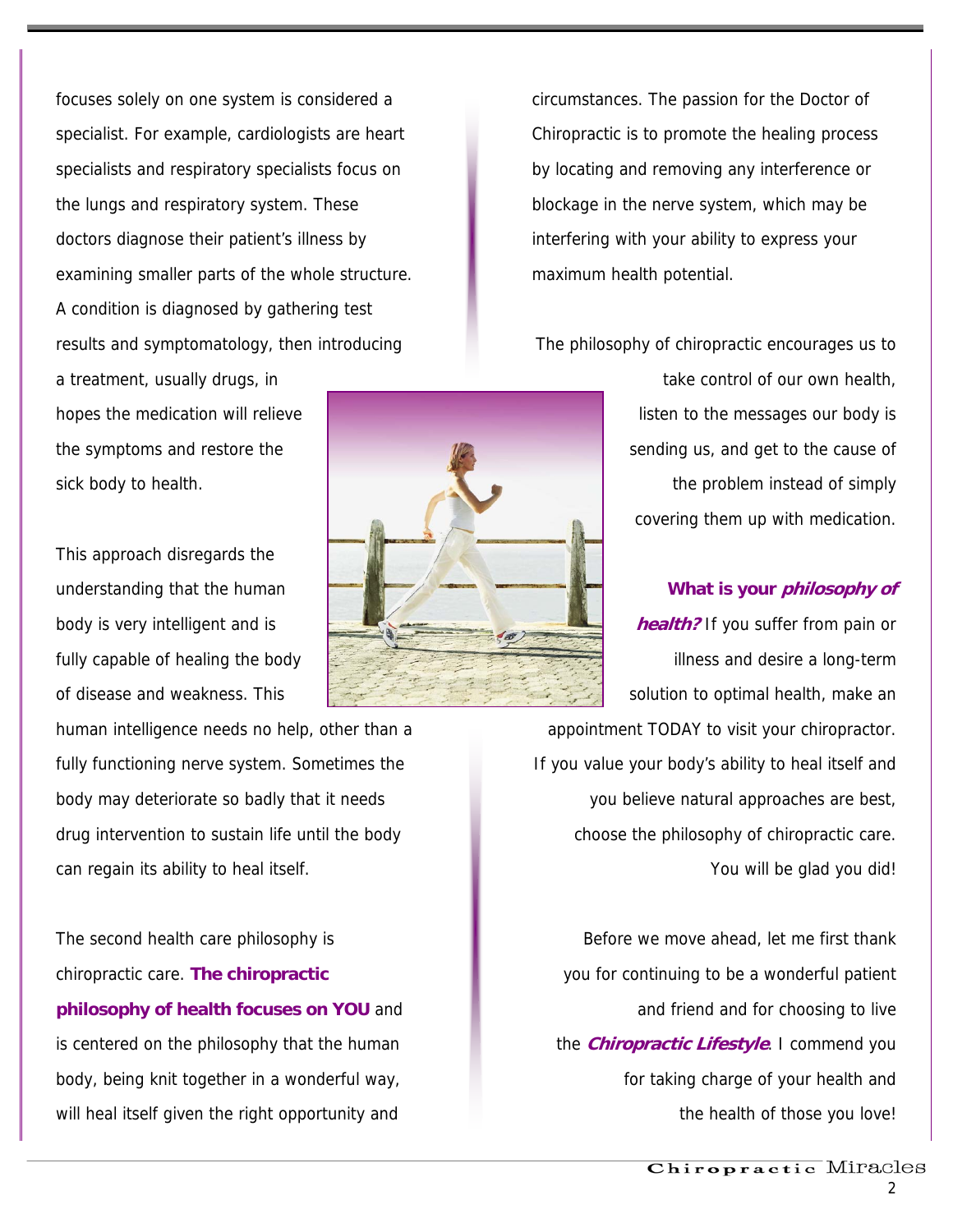### **Easy Steps To A Long And Vital Life**



#### **Minimize The Stress …**

Before adding more things to our lives we must give thought to shedding some of the workload. Stress is a killer of life and vitality. Find ways to minimize it, whether through relaxation techniques, changing jobs or playing more.

#### **Feed The Mind And Soul …**

Many psychological and social factors may either shorten or lengthen our lives. Getting enough sleep, having a sense of humor, developing a spiritual life, building long-term relationships with people, attending cultural events, and owning a pet have all been associated with extending life expectancy.

#### **Don't Overindulge …**

Many times increased vitality can be felt immediately by reducing over-indulgence in alcohol, caffeine beverages, junk food, candy and a heavy, high-fat diet.

#### **Exercise The Body …**

For many people, exercising is not fun and it's hard to exercise consistently with a busy lifestyle. A fitness plan does not have to be elaborate to produce health benefits. Even a daily 30 minute walk has been shown to improve health.

#### **Exercise The Brain …**

Staying mentally sharp is just as important as staying physically fit. Challenge the mind with new experiences, such as traveling, reading and being creative.

#### **Eat A Natural Diet With Plenty Of Fruits And Vegetables …**

Fresh foods contain higher levels of vitamins than do processed foods.



#### **Have A Purpose In Life …**

Long-lived individuals often feel they have a mission or special purpose in life. Never stop learning, working or finding new causes to promote.

#### **Maximize Nerve System Function …**

Be sure the life and vitality flowing from the brain through the spinal column and nerve system are free of interference. Clear the way through chiropractic for the messages necessary for all organs, tissues, immune and other systems to work properly. Maximum nerve system function helps integrate other important health factors including proper rest, exercise, a nutritious diet and a good mental attitude.